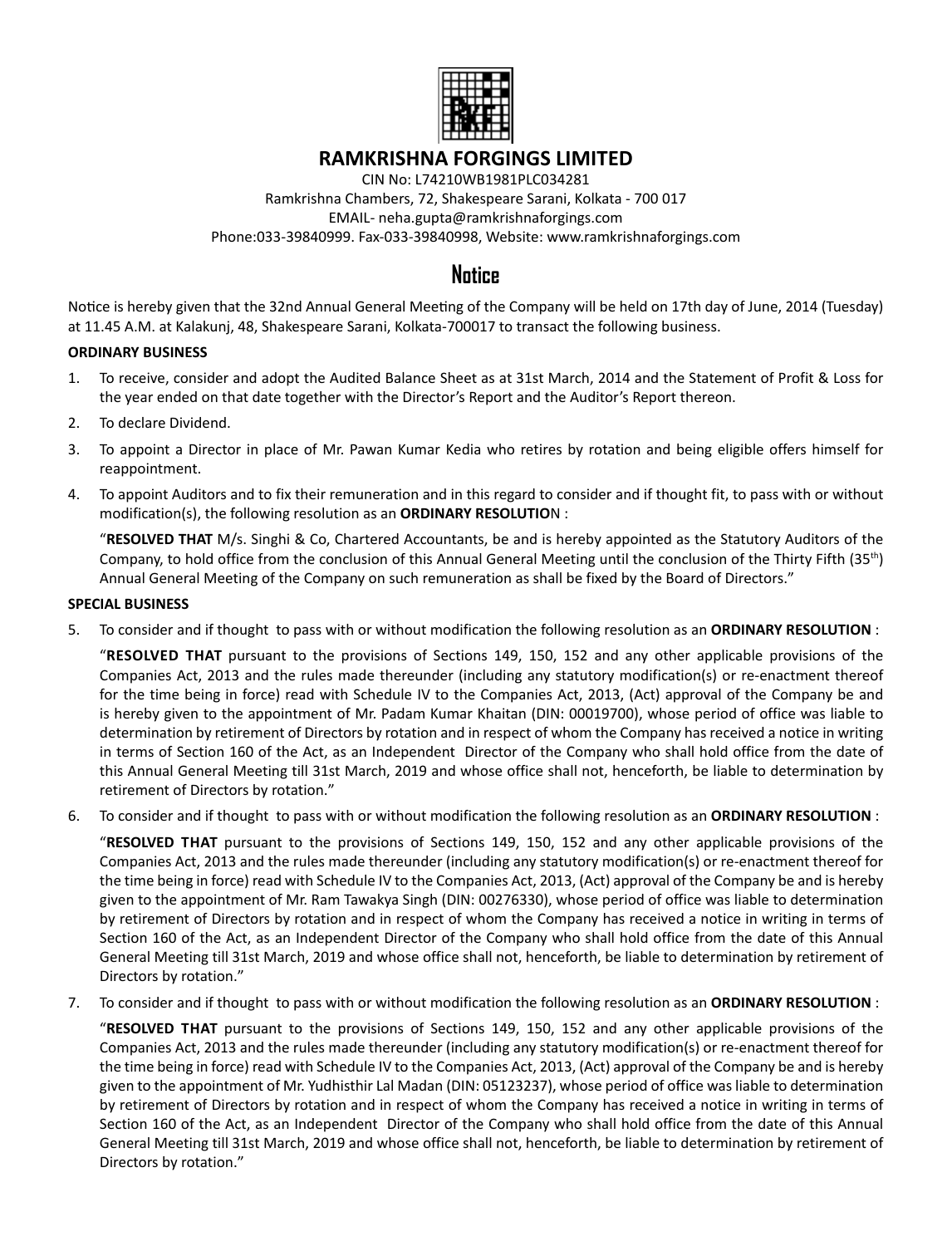### 8. **To consider and if thought fit, to pass with or without modifications the following resolution as a Special Resolution :**

**"RESOLVED THAT** pursuant to the provisions of Section 42, 62(1)(c) and all other applicable provisions, if any, of the Companies Act, 2013 ("Act") read with the Rules framed thereunder, as may be amended from time to time and in accordance with the enabling provisions of the Memorandum and Articles of Association of the Company, the provisions of Chapter VII of the Securities and Exchange Board of India (Issue of Capital and Disclosure Requirements) Regulations, 2009, as amended from time to time, ["SEBI (ICDR) Regulations 2009"] and other applicable Rules, Regulations Guidelines Notifications, Circulars and Clarification issued thereon, if any, prescribed by the Securities and Exchange Board of India ("the SEBI"), the Reserve Bank of India (the "RBI"), Stock Exchanges and/or any other regulatory authority and in terms of the Listing Agreements entered into by the Company with the Stock Exchanges where the shares of the Company are listed, and subject to such approvals, consents, permissions and/or sanctions as may be necessary, and subject to such conditions and modifications as may be prescribed by any of them while granting any such approval, consent, permission, and/or sanction which may be agreed to by the Board of Directors of the Company (hereinafter referred to as the Board which term shall include Committee thereof), consent, authority and approval of the Company be and is hereby accorded to the Board to offer or invite to subscribe, issue and allot upto 12,00,000 Warrants convertible into Equity Shares of  $\bar{c}$  10 each of the Company, by way of Private Placement/Preferential issue, to M/s Riddhi Portfolio (P) Ltd, Promoter group, in one or more tranches and at a price of  $\bar{\tau}$  150 per Warrant, in accordance with Chapter VII of the SEBI (ICDR) Regulations 2009 or other provisions of applicable law as may be prevailing at such time, and on such terms and conditions as set out in the Explanatory Statement annexed to the Notice convening this meeting."

### "**RESOLVED FURTHER THAT** :

 (a) the Relevant Date for the purpose of determining the floor price of resultant equity shares (pursuant to exercise of the option of converting the warrants) as per the provisions of SEBI (ICDR) Regulations 2009 as amended from time to time is the 30th day prior to the date on which the meeting of the general body of the shareholders is to be held, i.e. 18th May, 2014. However in terms of the explanation to Regulation 71 of the SEBI (Issue of Capital and Disclosure Requirements) 2009 where the relevant date falls on the weekend/holiday the day preceding the weekend/holiday will be reckoned to be the Relevant Date.

Accordingly, since the 30th day prior to the date of the proposed meeting of the shareholders, being 18th May, 2014 is a Sunday, the Relevant Date for the purpose of determining the floor price of resultant equity shares (pursuant to exercise of the option of converting the warrants) as per the provisions of SEBI (ICDR) Regulations 2009 shall be deemed to be 16th May, 2014 (Friday).

- (b) the subscription price of resultant equity shares shall be  $\bar{\tau}$  150 per share (i.e at a premium of  $\bar{\tau}$  140 per share), which price is in accordance with Regulation 76 of the SEBI (ICDR) Regulations;
- (c) the resultant equity shares shall rank pari-passu with the then existing equity shares of the Company in all respects including dividend.
- (d) the resultant equity shares shall be locked-in accordance with SEBI (ICDR) Regulation 2009 as amended from time to time from the date of trading approval of the equity shares allotted pursuant to exercise of the option attached to warrant, as the case may be."

 "**RESOLVED FURTHER** that the Board be and is hereby authorized to do all such acts, deeds and things and make/execute all such deeds, documents and writings including listing of the resultant equity shares, as it may in its absolute discretion deem necessary or incidental, and pay such fees and incur such expenses in relation thereto as it may deem appropriate."

#### 9. **To consider and if thought fit, to pass with or without modifications the following resolution as a Special Resolution :**

 "**RESOLVED THAT** in supersession of the resolution passed under Section 293(1)(a) of the Companies Act, 1956, at the 30th Annual General Meeting of the Company held on 28th July, 2012 and pursuant to Section 180(1)(a) and other applicable provisions, if any, of the Companies Act, 2013, as amended from time to time, the consent of the Company be and is hereby accorded to the creation by the Board of Directors of the Company (hereinafter referred to as the "Board" which term shall include any Committee thereof for the time being exercising the powers conferred on the Board by this Resolution) of such mortgages, charges and hypothecations as may be necessary on such of the assets of the Company, both present and future, in such manner as the Board/Committee of the Board may direct, together with power to take over the management of the Company in certain events, to or in favour of financial institutions, foreign financial institutions, investment institutions and their subsidiaries, banks, mutual funds, trusts, any other bodies corporate (hereinafter referred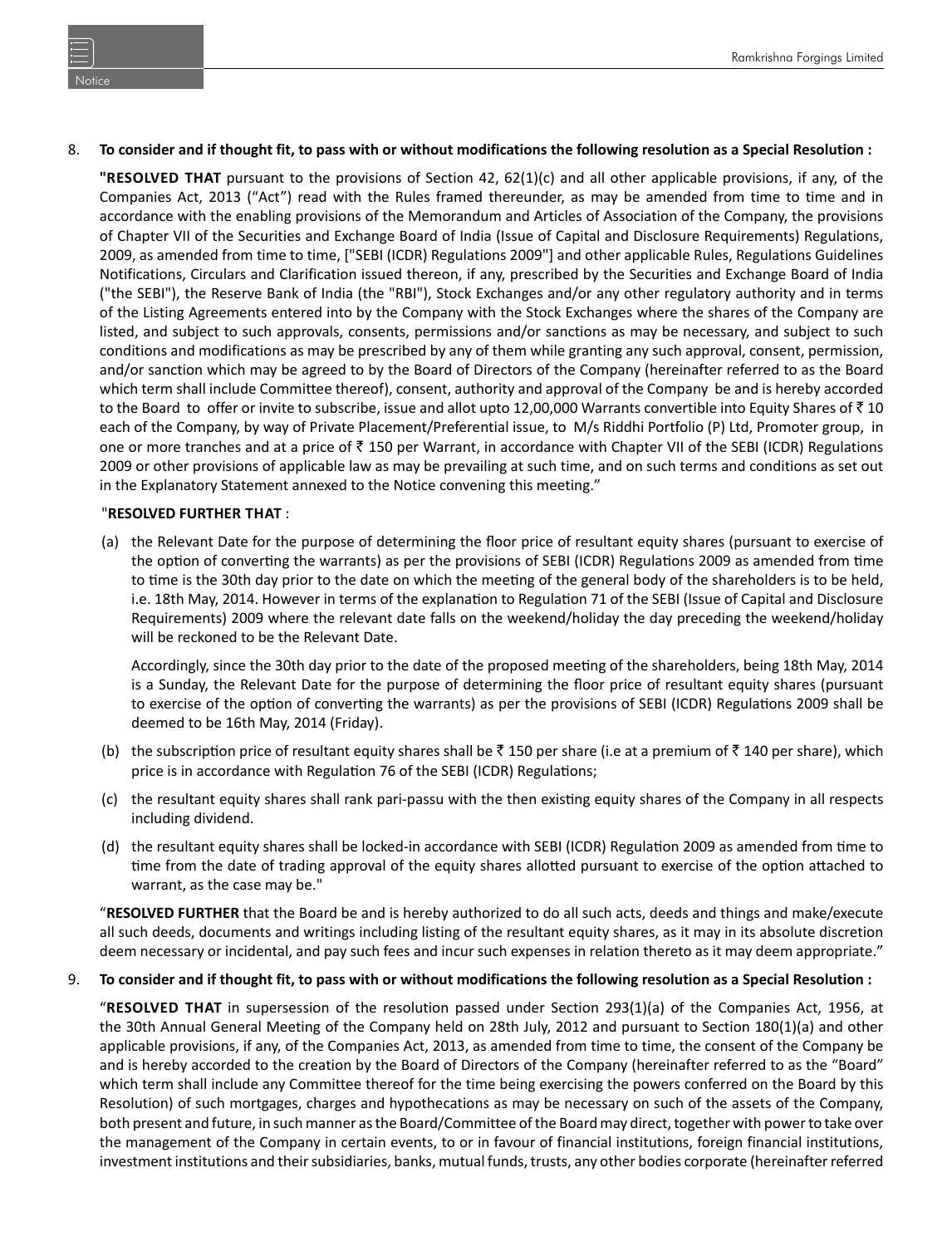to as the "Lending Agencies") and Trustees for the holders of debentures/ bonds and/or other instruments which may be issued on private placement basis or otherwise, to secure rupee term loans/foreign currency loans, debentures, bonds and other instruments of an outstanding aggregate value not exceeding  $\bar{z}$  1,300 crore together with interest thereon at the agreed rates, further interest, liquidated damages, premium on pre-payment or on redemption, costs, charges, expenses and all other moneys payable by the Company to the Trustees under the Trust Deed and to the Lending Agencies under their respective Agreements/Loan Agreements/Debenture Trust Deeds entered/to be entered into by the Company in respect of the said borrowings."

 "**RESOLVED FURTHER THAT** the Board be and is hereby authorized to finalize with the Lending Agencies/Trustees, the documents for creating the aforesaid mortgages, charges and/or hypothecations and to accept any modifications to, or to modify, alter or vary, the terms and conditions of the aforesaid documents and to do all such acts and things and to execute all such documents as may be necessary for giving effect to this Resolution."

### 10. **To consider and if thought fit, to pass with or without modifications the following resolution as a Special Resolution :**

 "**RESOLVED THAT** in supersession of the resolution passed under Section 293(1)(d) of the Companies Act, 1956 at the 30th Annual General Meeting of the Company held on 28th July, 2012 and pursuant to Section 180(1)(c) and other applicable provisions, if any, of the Companies Act, 2013, as amended from time to time, the consent of the Company be and is hereby accorded to the Board of Directors of the Company (hereinafter referred to as the "Board" which term shall include any Committee thereof for the time being exercising the powers conferred on the Board by this Resolution) for borrowing from time to time, any sum or sums of monies, which together with the monies already borrowed by the Company (apart from temporary loans obtained or to be obtained from the Company's bankers in the ordinary course of business), may exceed the aggregate of the paid-up capital of the Company and its free reserves, that is to say, reserves not set apart for any specific purpose, provided that the total outstanding amount so borrowed shall not at any time exceed the limit of  $\bar{\tau}$ 1,300 crore."

 "**RESOLVED FURTHER THAT** the Board be and is hereby authorized and empowered to arrange or settle the terms and conditions on which all such monies are to be borrowed from time to time as to interest, repayment, security or otherwise howsoever as it may think fit and to do all such acts, deeds and things as they may deem necessary to give effect to the above resolution including but not limited to the appointment of any manager/consultant or any other intermediary in respect of the above offerings and/or to execute all such documents, instruments and writings as may be required."

#### 11. **To consider and if thought fit, to pass, with or without modification(s), the following resolution as a Special Resolution:**

 "**RESOLVED THAT** pursuant to Section 14 and all other applicable provisions, if any, of the Companies Act, 2013, (including any statutory modification(s), enactment(s) or re-enactment(s) thereof for the time being in force), existing articles of association ("Existing Articles") of the Company be and they are hereby amended as follows:

- a. Article numbers 1 to 191 of Existing Articles be and are hereby replaced, altered, modified and revised, so as to insert Articles bearing numbers 1 to 321, except Article 111.2 so renumbered as Article 177, in place thereof;
- b. Article numbers 192 to 226 of Existing Articles be consecutively renumbered as Article numbers 322 to 356;
- c. In Article 323, so renumbered, the following amendments be carried out :
	- i. After the definition of "IFC", following is to be inserted :
		- "IFC Indebtedness" means all amounts payable to IFC under the IFC Loan Agreement;
	- ii. After the definition of "IFC FPO Threshold", following is to be inserted :

 "IFC Loan Agreement" means the agreement dated September 28, 2012, executed between the Company and IFC for availing corporate loan of upto US\$ 14,000,000 (United States Dollar Fourteen Million);

d. In Article 325, so renumbered, Clause (a) be replaced so as to read as follows

Till such time as IFC holds forty five per cent (45%) of its Initial Subscription or until all the IFC Indebtedness has been paid in full, unless otherwise agreed in writing by IFC :

 (i) the Designated Sponsors shall, during the period commencing from the date of issuance of the Sponsor Warrants and until the Sponsor Warrants remain outstanding, collectively own directly or indirectly, (aa) at least thirty eight percent (38%) in the aggregate, and (bb) at least twenty six and a half percent (26.5%) free from any Liens, of both the economic and voting interests in the Company's Share Capital through ownership of Shares of the Company;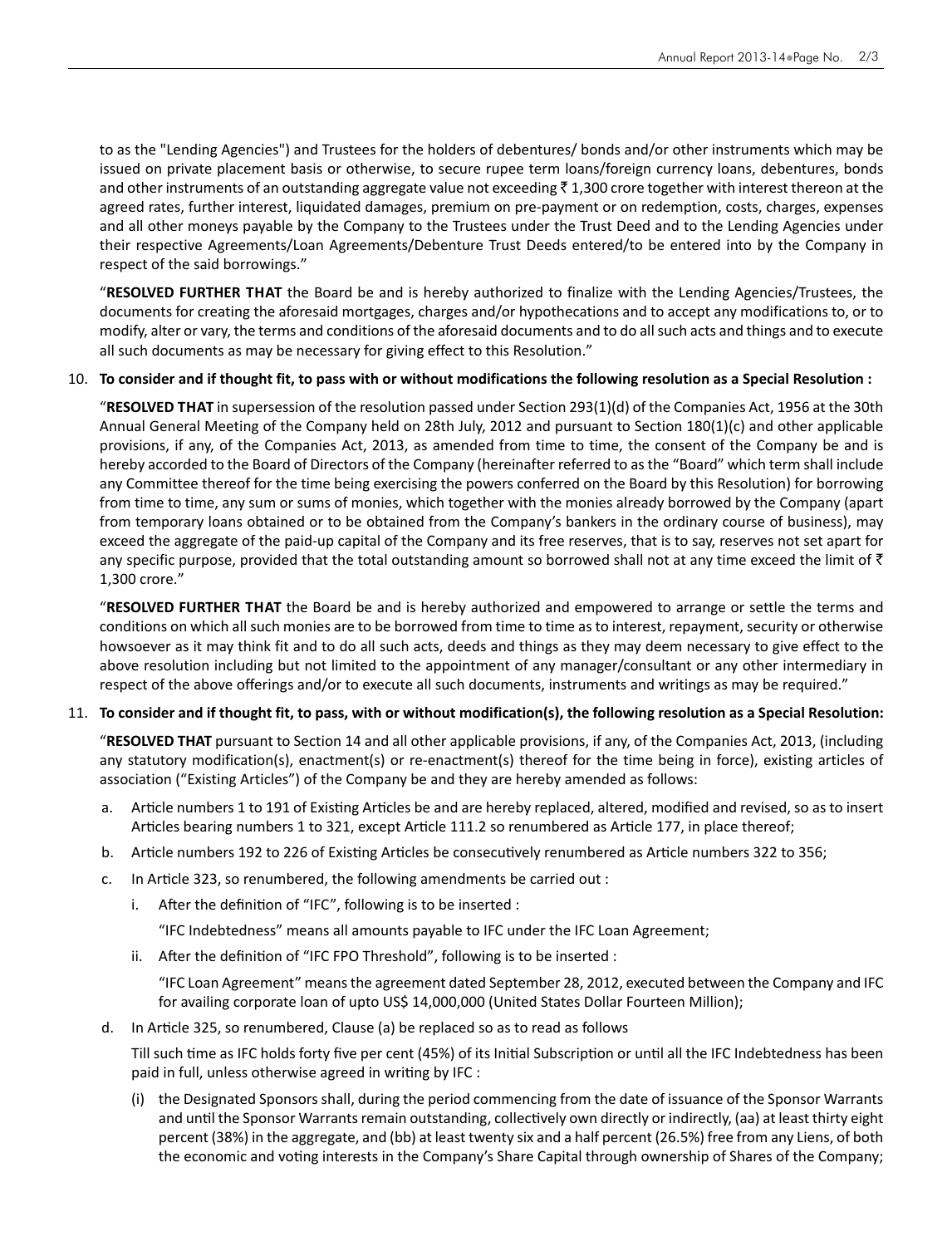- (ii) at all other times, the Designated Sponsors shall collectively own, directly or indirectly, (i) at least forty percent (40%) in the aggregate, and (ii) at least thirty two percent (32%) free from any Liens, of both the economic and voting interests in the Company's Share Capital;
- (iii) each Designated Sponsor shall at all times ensure that the Sponsors are collectively the largest shareholders in the Company and have the power to elect a majority of the board of directors of the Company;
- (iv) to the extent permitted by Applicable Law, the Company shall not recognize any purported Transfer of the Shares owned directly or indirectly by the Designated Sponsors (other than in a transaction in favour of IFC) to the extent that such Transfer would be inconsistent with the provisions of this Article 325(a) or unless authorized in writing by IFC;
- (v) the Company shall noƟfy IFC promptly upon receipt of any request to register or record any Transfer of the Shares, together with details of such request, to the extent that such Transfer or other transaction would be inconsistent with the provisions of this Article 325(a);
- (vi) subject to Article 325(b) (Restricted Transfer and Issuance of Share Capital), the Sponsor shall not Transfer any Shares or Share Equivalents unless, following such Transfer, the Sponsors shall remain in compliance with this Article 325(a).
- e. In Article 343, so renumbered, Clause (c) (i) be amended as follows :

| <b>Phrase in Existing Article</b>                                                                                           | <b>Phrase in Amended Articles</b>                                                      |  |
|-----------------------------------------------------------------------------------------------------------------------------|----------------------------------------------------------------------------------------|--|
| Article 347(a) (Nominee Director) of the Articles and<br>Clause 18 (Indemnification) of the Wayzata Investment<br>Agreement | Article 347(a) (Nominee Director) and Article 352<br>(Indemnification) of the Articles |  |

**RESOLVED FURTHER THAT** the Board of the Company, be and are hereby severally authorized to perform all acts, deeds and things, execute documents, and make all filings, as may be necessary to give effect to the above resolution and to take all such steps for giving any such direction as may be necessary or desirable and to settle any questions or difficulties whatsoever that may arise for the purpose of giving effect to this resolution."

By order of the Board

| Place: Kolkata        | Rajesh Mundhra    |
|-----------------------|-------------------|
| Dated: 19th May, 2014 | Company Secretary |

#### **IMPORTANT NOTES :**

- 1. The Register of Members and the Share Transfer books of the Company will remain closed from 9th June, 2014 to 17th June, 2014 (both days inclusive) for annual closing and determining the entitlement of the shareholders to the dividend for 2014.
- 2. The Explanatory Statement pursuant to Section 102 of the Companies Act, 2013, which sets out details relating to Special Business at the meeting, is annexed hereto.
- 3. **A MEMBER ENTITLED TO ATTEND AND VOTE AT THE MEETING IS ENTITLED TO APPOINT A PROXY/ PROXIES TO ATTEND AND VOTE INSTEAD OF HIMSELF/HERSELF. SUCH A PROXY/ PROXIES NEED NOT BE A MEMBER OF THE COMPANY.** A person can act as proxy on behalf of member or members not exceeding fifty (50) and holding in the aggregate not more than ten percent of the total share capital of the Company.

 The instrument of Proxy in order to be effective, should be deposited at the Registered Office of the Company, duly completed and signed, not less than 48 hours before the commencement of the meeting. A Proxy form is sent herewith. Proxies submitted on behalf of the companies, societies etc., must be supported by an appropriate resolution/authority, as applicable.

4. The dividend of ₹1 per share has been recommended by the Board of Directors for the year ended 31st March, 2014 and subject to the approval of the shareholders at the ensuing Annual General Meeting, is proposed to be paid on and after 27th June, 2014.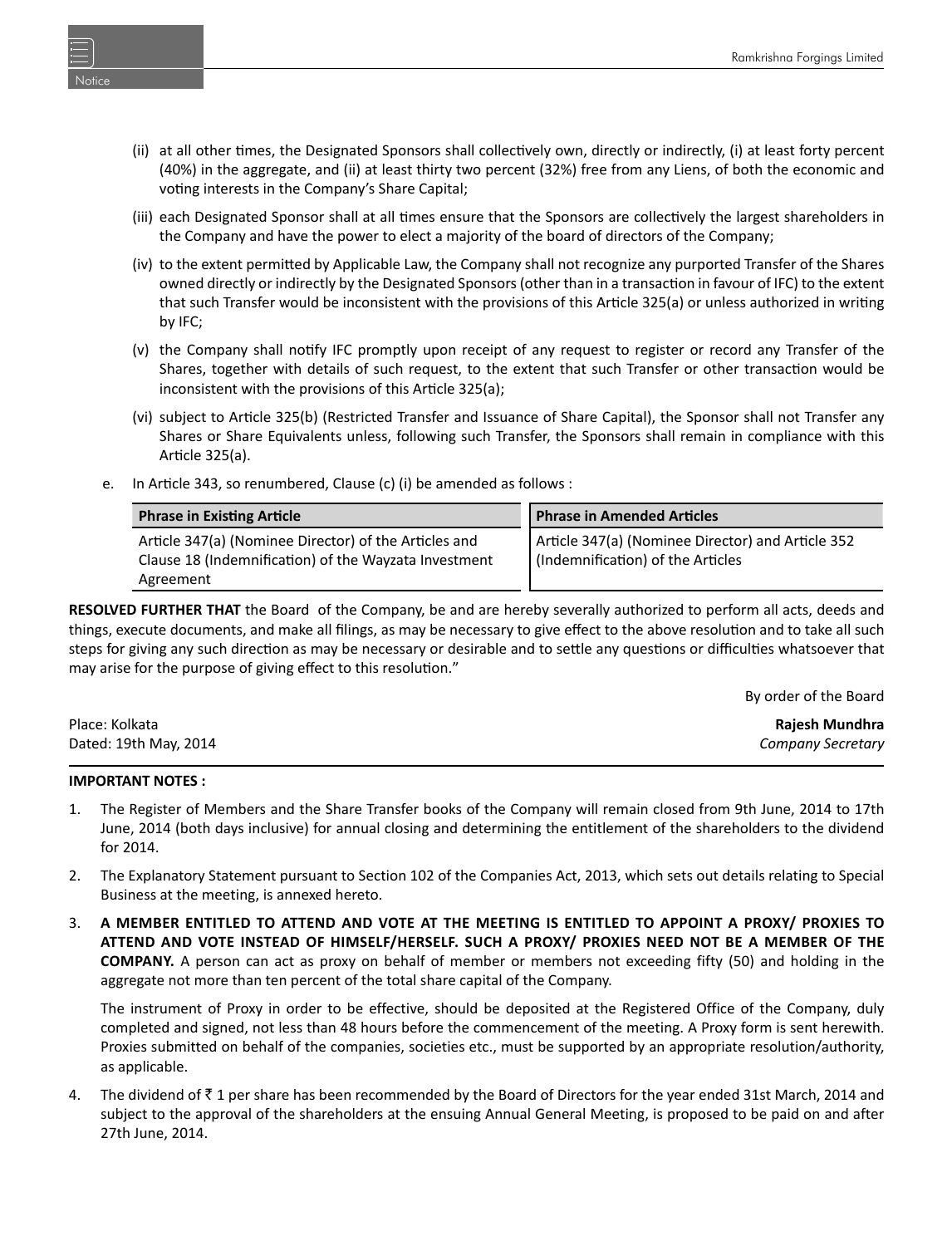- 5. Members holding shares in electronic form are hereby informed that bank particulars registered against their respective depository accounts will be used by the Company for payment of dividend. The Company or its Registrars cannot act on any request received directly from the Members holding shares in electronic form for any change of bank particulars or bank mandates. Such changes are to be advised only to the Depository Participant of the Members. Members holding shares in physical form and desirous of either registering bank particulars or changing bank particulars already registered against their respective folios for payment of dividend are requested to write to the Company.
- 6. To prevent fraudulent transactions, members are advised to exercise due diligence and notify the Company of any change in address or demise of any member as soon as possible. Members are also advised not to leave their demat account(s) dormant for long. Periodic statement of holdings should be obtained from the concerned Depository Participant and holdings should be verified.
- 7. Details under Clause 49 of the Listing Agreement with the Stock Exchange in respect of the Directors seeking appointment/ re-appointment at the Annual General Meeting, forms integral part of the notice. The Directors have furnished the requisite declarations for their appointment/re-appointment.
- 8. Electronic copy of the Notice of the 32nd Annual General Meeting of the Company inter alia indicating the process and manner of e-voting along with Attendance Slip and Proxy Form is being sent to all the members whose email IDs are registered with the Company/Depository Participants(s) for communication purposes. For members who have not registered their email address, physical copies of the Notice of the 32nd Annual General Meeting of the Company inter alia indicating the process and manner of e-voting along with Attendance Slip and Proxy Form is being sent in the permitted mode.
- 9. Members may also note that the Notice of the 32ndAnnual General Meeting and the Annual Report for 2013-2014 will also be available on the Company's website www. ramkrishnaforgings.com for their download. The physical copies of the aforesaid documents will also be available at the Company's Registered Office in Kolkata for inspection during normal business hours on working days. Even after registering for e-communication, members are entitled to receive such communication in physical form, upon making a request for the same. For any communication, the shareholders may also send requests to the Company's investor email id: neha.gupta@ramkrishnaforgings.com.
- 10. All documents referred to in the accompanying Notice and the Explanatory Statement shall be open for inspection at the Registered Office of the Company during normal business hours (1PM to 5.00 PM) on all working days except Saturdays, up to and including the date of the Annual General Meeting of the Company.
- 11. In compliance with provisions of Section 108 of the Companies Act, 2013 and Rule 20 of the Companies (Management and Administration) Rules, 2014, the Company is pleased to inform that all the resolutions as stated in the notice can be transacted by electronic voting system and the Company has provided members facility to exercise their right to vote at the 32nd Annual General Meeting (AGM) by electronic means through e-Voting Services provided by Karvy Computershare Private Limited. The instruction for e-Voting has been enclosed and sent alongwith the notice.

# **EXPLANATORY STATEMENT IN RESPECT OF THE SPECIAL BUSINESS PURSUANT TO SECTION 102 OF THE COMPANIES ACT, 2013.**

# **Item no. 5**

Mr. Padam Kumar Khaitan is a Non-Executive Independent Director of the Company. He joined the Board of Directors of the Company in July, 2005.

Mr. Padam Kumar Khaitan is a Director whose period of office is liable to determination by retirement of Directors by rotation under the erstwhile applicable provisions of the Companies Act 1956. Under the Companies Act, 2013, the Company is required to appoint independent directors for a fixed term and their office shall not be liable to determination by retirement of directors by rotation. Accordingly, in compliance of Sections 149, 150, 152, Schedule IV and any other applicable provisions of the Companies Act, 2013, Mr. Padam Kumar Khaitan being eligible and offering himself for appointment, is proposed to be appointed as an Independent Director who shall hold office from the date of this Annual General Meeting till 31st March, 2019. A notice has been received from a member proposing him as a candidate for the office of Director of the Company.

In the opinion of the Board, Mr. Padam Kumar Khaitan fulfils the conditions specified in the Companies Act, 2013 and rules made thereunder for his appointment as an Independent Director of the Company and he is independent of the management.

The Board considers that his continued association would be of immense benefit to the Company and it is desirable to continue to avail services of Mr. Padam Kumar Khaitan as an Independent Director. Accordingly, the Board recommends the resolution in relation to appointment of Mr. Padam Kumar Khaitan as an Independent Director, for the approval by the shareholders of the Company.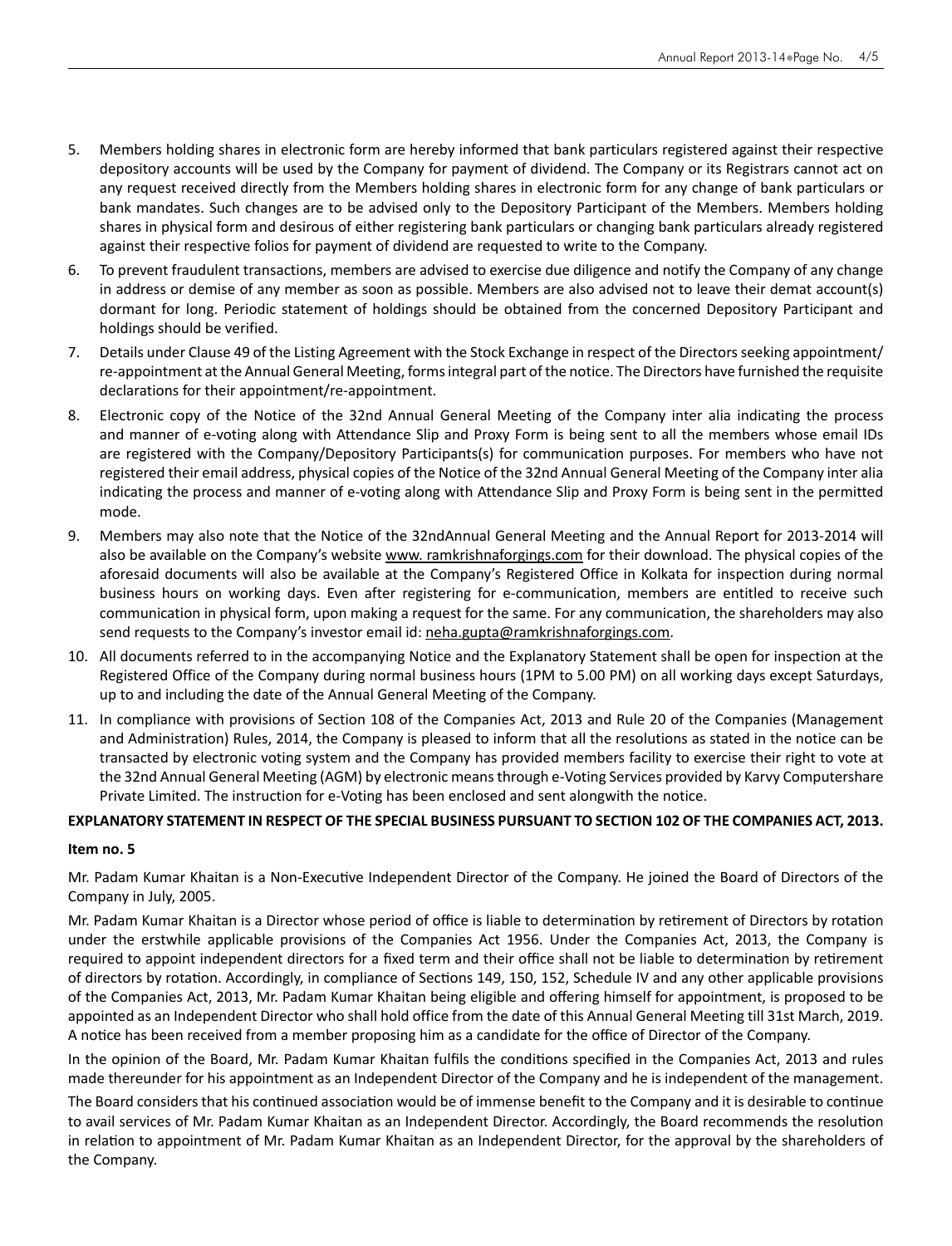Except Mr. Padam Kumar Khaitan, being the appointee, none of the Directors and Key Managerial Personnel of the Company and their relatives is concerned or interested, financial or otherwise, in the resolution set out at Item No. 5.

# **Item no. 6**

Mr. Ram Tawakya Singh is a Non-Executive Independent Director of the Company. He joined the Board of Directors of the Company in May, 2012.

Mr. Ram Kumar Tawakya Singh is a Director whose period of office is liable to determination by retirement of Directors by rotation under the erstwhile applicable provisions of the Companies Act 1956. Under the Companies Act, 2013, the Company is required to appoint independent directors for a fixed term and their office shall not be liable to determination by retirement of Directors by rotation and be appointed for a fixed term. Accordingly in compliance of Section 149, 150, 152, Schedule IV and any other applicable provisions of the Companies Act, 2013, Mr. Ram Tawakya Singh being eligible and offering himself for appointment, is proposed to be appointed as an Independent Director who shall hold office from the date of this Annual General Meeting till 31st March, 2019. A notice has been received from a member proposing him as a candidate for the office of Director of the Company.

In the opinion of the Board, Mr. Ram Tawakya Singh fulfils the conditions specified in the Companies Act, 2013 and rules made thereunder for his appointment as an Independent Director of the Company and is independent of the management.

The Board considers that his continued association would be of immense benefit to the Company and it is desirable to continue to avail services of Mr. Ram Tawakya Singh as an Independent Director. Accordingly, the Board recommends the resolution in relation to appointment of Mr. Ram Tawakya Singh as an Independent Director, for the approval by the shareholders of the Company.

Except Mr. Ram Tawakya Singh, being the appointee, none of the Directors and Key Managerial Personnel of the Company and their relatives is concerned or interested, financial or otherwise, in the resolution set out at Item No. 6.

### **Item no.7**

Mr. Yudhisthir Lal Madan is a Non-Executive Independent Director of the Company. He joined the Board of Directors of the Company in May, 2012.

Mr. Yudhisthir Lal Madan is a Director whose period of office is liable to determination by retirement of Directors by rotation under the erstwhile applicable provisions of the Companies Act 1956. Under the Companies Act, 2013, it is required to appoint independent Directors for a fixed term and their office shall not be liable to determination by retirement of Directors by rotation and be appointed for a fixed term. In terms of Sections 149, 150, 152, Schedule IV and any other applicable provisions of the Companies Act, 2013, Mr. Yudhisthir Lal Madan being eligible and offering himself for appointment, is proposed to be appointed as an Independent Director who shall hold office from the date of this Annual General Meeting till 31st March, 2019. A notice has been received from a member proposing him as a candidate for the office of Director of the Company.

In the opinion of the Board, Mr. Yudhisthir Lal Madan fulfils the conditions specified in the Companies Act, 2013 and rules made thereunder for his appointment as an Independent Director of the Company and is independent of the management.

The Board considers that his continued association would be of immense benefit to the Company and it is desirable to continue to avail services of Mr. Yudhisthir Lal Madan as an Independent Director. Accordingly, the Board recommends the resolution in relation to appointment of Mr. Yudhisthir Lal Madan as an Independent Director, for the approval by the shareholders of the Company.

Except Mr. Yudhisthir Lal Madan, being the appointee, none of the Directors and Key Managerial Personnel of the Company and their relatives is concerned or interested, financial or otherwise, in the resolution set out at Item No. 7.

# **The profile of the Independent Directors as well as the Director reƟring by rotaƟon and geƫng reappointed is provided elsewhere in the noƟce.**

# **Item no. 8**

The Members are aware that the Company has embarked upon a project for installation of the Press lines which will expand the production capacity of the company and such expansion programme entails capital expenditure. Accordingly the Promoters have decided to infuse funds in the Company to meeting the funding requirement of the project and the business of the Company.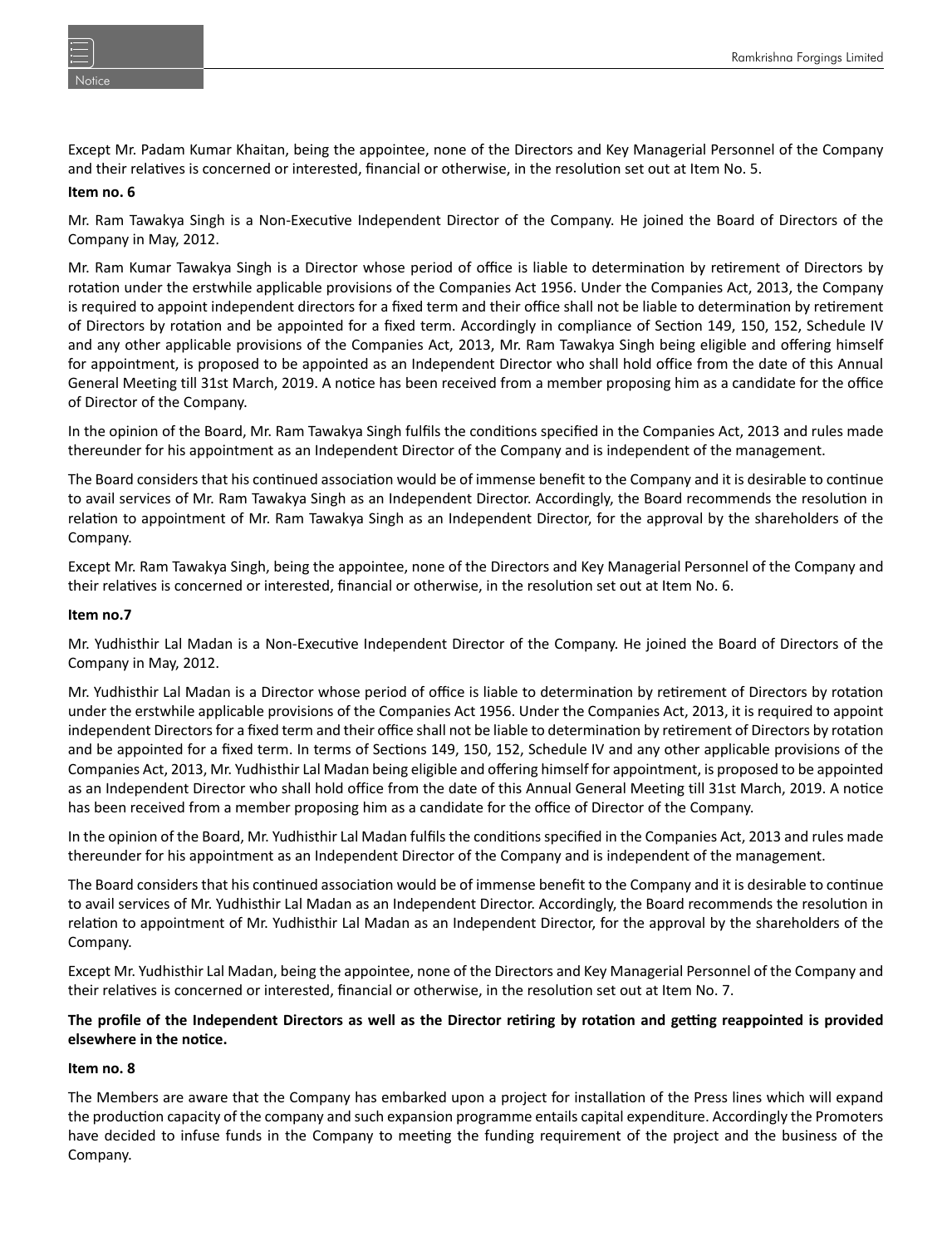The Board has proposed that 12,00,000 warrants be issued to M/s. Riddhi Portfolio (P) Ltd at a price of  $\bar{z}$  150 per warrant (i.e. at a premium of  $\bar{\tau}$  140 per warrant). The new equity shares arising out of the warrant(s) shall be subject to the Memorandum and Articles of Association of the Company. The equity shares arising out of conversion of the warrants shall rank pari-passu in all respects with, and carry the same rights including dividend as, the existing equity shares and will be listed on the Stock Exchange in which equity shares of the company are listed.

The Board believes that the proposed offer will be in the best interest of the Company and its members. The present resolution is proposed to be passed in order to enable the Board of Directors of the Company to make the above-mentioned preferential issue of warrants which are convertible into or exchangeable with equity shares.

The proposed preferential issue is in accordance with the 'Regulations of Preferential Issues contained in Chapter VII of the SEBI (ICDR) Regulations 2009 as amended from time to time.

The consent of the shareholders is therefore being sought pursuant to the provisions of Section 42, 62(1)( c) of the Companies Act, 2013 and SEBI (Issue of Capital and Disclosure Requirements) Regulations, 2009 and amendments thereto and the Listing Agreements entered into with the Stock Exchanges, authorising the Board to raise additional capital by further issue of warrants to be convertible into equity shares at later date in such manner or on such terms as the Board may deem fit in the manner proposed in the Resolution.

### **Terms and Conditions for issue and conversion of warrants :**

- 1. The maximum period for conversion of warrants into equity shares of the Company shall be 18 months from the date of allotment of warrants in terms of Regulation 75 of SEBI (ICDR) Regulations 2009 as amended from time to time.
- 2. An amount equivalent to at least 25% of the Issue price shall become payable on or before the date of allotment of the said convertible warrants in terms of Regulation 77(2) of SEBI (ICDR) Regulations 2009 as amended from time to time.
- 3. The amount referred to in point No.2 shall be adjusted against the price payable subsequently for acquiring the shares by exercising the option for conversion of warrants into equity shares.
- 4. The minimum amount referred to in point No.2 shall be forfeited if the option to acquire shares is not exercised by the respective allottee within the period of 18 months from the date of allotment of the warrants.
- 5. The balance 75% of the issue price shall become payable on or before expiry of 18 months from the date of allotment of warrants before the conversion of the warrants into equity shares.
- 6. The ratio for conversion of warrants into equity shares of the Company shall be 1:1.
- 7. In the event of the Company making a rights offer by way of issue of the new shares prior to allotment of equity shares resulting from exercise of options under the warrants the entitlement of the equity shares under the warrants shall stand increased in the same proportion in the rights offer and such additional equity shares will be offered to the warrant holders at the same price at which the existing shareholders are offered equity shares.
- 8. In the event of the Company making a bonus issue by way of capitalization of its reserves, prior to allotment of Equity Shares resulting from the exercise of the option under the warrants, the number of shares to be allotted against such warrants shall stand augmented in the same proportion in which the equity share capital increases as a consequence of such bonus issue and the premium shall stand reduced accordingly.
- 9. The equity shares to be issued and allotted by the company as a consequence of the conversion of warrants in the manner aforesaid shall be subject to the Memorandum and Articles of Association of the Company and shall rank pari passu in all respects with the existing equity shares of the company.
- 10. The warrants and the equity shares allotted pursuant to the exercise of such warrants shall be subject to lock-in period for such period as specified in the SEBI (ICDR) Regulations, 2009 and amendment for time to time.

# **Pricing :**

 As per SEBI (ICDR) Regulations 2009, for Preferential Issues, an issue of shares and warrants on a preferential basis can be made only at a price ("Floor Price") which is not less than the higher of the following :

- (i) The average of the weekly high and low of the closing prices of the shares quoted on the stock exchange during the twenty six (26) weeks preceding the "relevant date"; or
- (ii) The average of the weekly high and low of the closing prices of the shares quoted on a stock exchange during the two weeks preceding the "relevant date".

The "relevant date" for the above purpose means the date thirty days prior to the date on which the General Meeting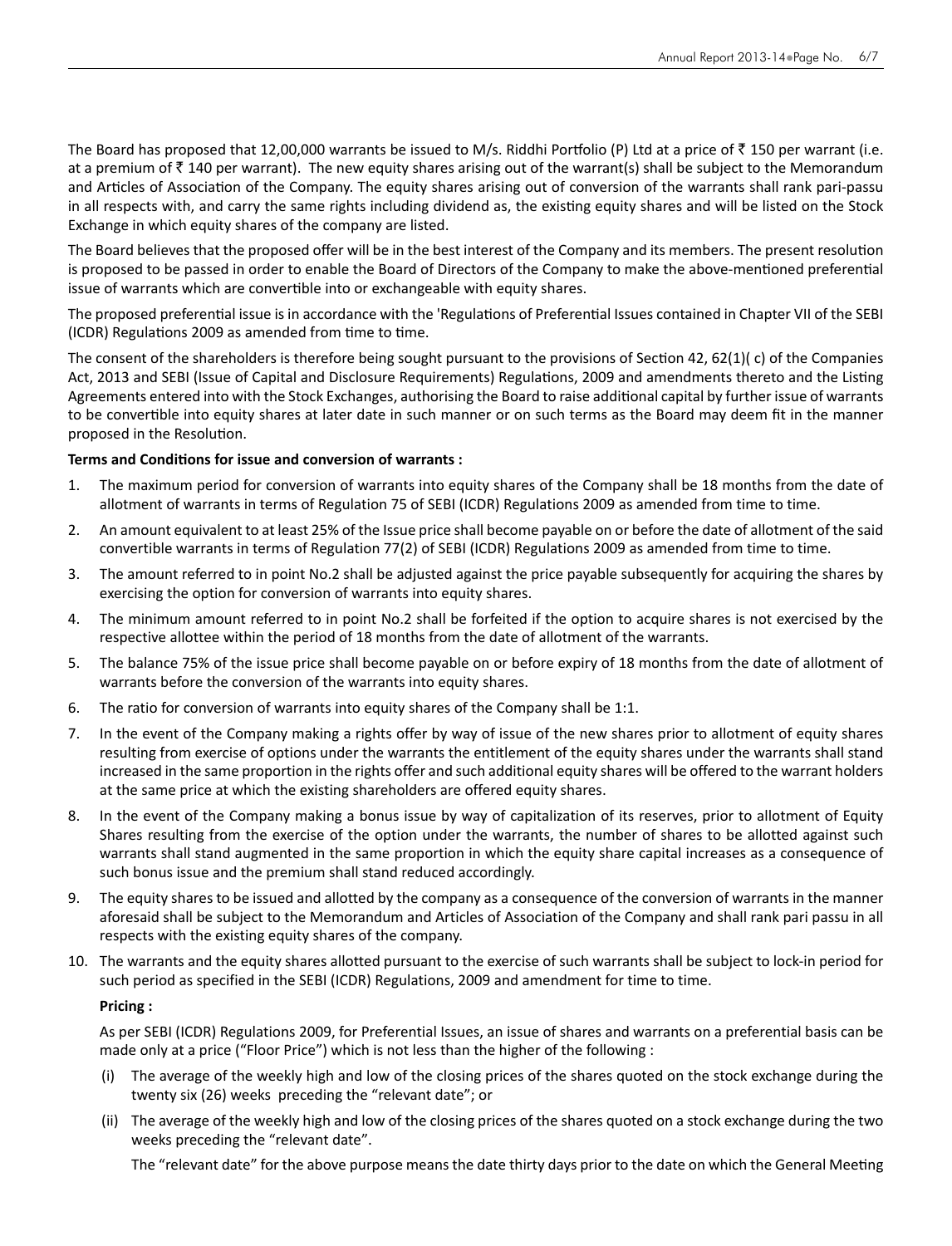is held to consider the proposed issue. As the date of the Annual General Meeting (AGM) of shareholders is, 17th June, 2014, the "relevant date" is 18th May, 2014. However in terms of the explanation to regulation 71 of SEBI (Issue of Capital and Disclosure Requirements) where the relevant date falls on the weekend/holiday the day preceding the weekend/holiday will be reckoned to be the relevant date. Since 18th May, 2014 is a Sunday therefore 16th May, 2014 (Friday) shall be deemed to be the relevant date

The price of  $\bar{z}$  150/- is more than the higher of the following prices computed on the basis of the relevant date

The Floor price computed on the basis of the relevant date is as under :

- The average of the weekly high and low of the closing prices of the shares quoted on the stock exchange during the twenty six weeks preceding the "relevant date is  $\bar{z}$  103.25.
- The average of the weekly high and low of the closing prices of the shares quoted on a stock exchange during the two weeks preceding the "relevant date is  $\bar{z}$  118.88.

### **Disclosure under Regulation 73(1) of SEBI (Issue of Capital and Disclosure Requirements) Regulations, 2009, regarding proposed issue and allotment of convertible warrants as preferential allotment :**

### (a) **The objects of the preferenƟal issue.**

The proceeds of issue and allotment of convertible warrants, as preferential allotment is proposed to be utilized for financing the capital expenditure in respect of projects undertaken by the company, working capital requirements of the Company and general corporate purposes.

(b) **The proposal of the promoters, directors or key management personnel of the issuer to subscribe to the offer.** The Promoter are intending to subscribe to the offer to provide financing for the projects undertaken by the Company.

### (c) **The shareholding paƩern of the issuer before and aŌer the proposed preferenƟal issue of converƟble warrants.**

**Shareholding PaƩern of the issuer before and aŌer the preferenƟal issue of warrants based on the shareholding paƩern as on 9th May, 2014 :**

| SI.<br>No. | Category                                   | <b>Pre Preferential Issue</b><br>Shareholding |                          | Convertible<br>warrants<br>proposed to<br>be allotted | <b>Post Preferential Issue</b><br><b>Shareholding after</b><br>proposed conversion of<br>warrants |                          |
|------------|--------------------------------------------|-----------------------------------------------|--------------------------|-------------------------------------------------------|---------------------------------------------------------------------------------------------------|--------------------------|
|            |                                            | No. of<br><b>Shares</b>                       | $%$ of<br><b>Holding</b> | upto a<br>maximum of                                  | <b>No. of Shares</b>                                                                              | $%$ of<br><b>Holding</b> |
| (1)        | (II)                                       | (III)                                         | (IV)                     | (V)                                                   | (VI)                                                                                              | (VII)                    |
| А.         | <b>Promoters Shareholding</b>              |                                               |                          |                                                       |                                                                                                   |                          |
|            | Indian                                     | 1, 18, 18, 163                                | 45.28                    | 12,00,000                                             | 1,30,18,163                                                                                       | 47.69                    |
|            | Foreign                                    |                                               |                          |                                                       |                                                                                                   |                          |
|            | Total (A)                                  | 1,18,18,163                                   | 45.28                    | 12,00,000                                             | 1,30,18,163                                                                                       | 47.69                    |
| <b>B.</b>  | <b>Public Shareholding</b>                 |                                               |                          |                                                       |                                                                                                   |                          |
|            | Mutual Funds / UTI<br>1.                   | 14,38,917                                     | 5.51                     |                                                       | 14,38,917                                                                                         | 5.27                     |
|            | Foreign Bodies Corporate<br>2.             | 59,37,500                                     | 22.75                    |                                                       | 59,37,500                                                                                         | 21.75                    |
|            | Internation Finance Corporation<br>3.      | 21,48,400                                     | 8.23                     |                                                       | 21,48,400                                                                                         | 7.87                     |
|            | <b>Bodies Corporate</b><br>4.              | 13,73,759                                     | 5.26                     |                                                       | 13,73,759                                                                                         | 5.03                     |
|            | <b>Individuals</b><br>5.                   | 32,48,762                                     | 12.45                    |                                                       | 32,48,762                                                                                         | 11.90                    |
|            | Others<br>6.                               |                                               |                          |                                                       |                                                                                                   |                          |
|            | a. Non Resident Indians                    | 2,453                                         | 0.01                     |                                                       | 2,453                                                                                             | 0.01                     |
|            | b. Clearing Members                        | 1,31,486                                      | 0.50                     |                                                       | 1,31,486                                                                                          | 0.48                     |
|            | Total (B)                                  | 1,42,81,277                                   | 54.72                    |                                                       | 1,42,81,277                                                                                       | 52.31                    |
| C.         | Shares held by Custodian and against which |                                               |                          |                                                       |                                                                                                   |                          |
|            | Depository Receipts have been issued.      |                                               |                          |                                                       |                                                                                                   |                          |
|            | Grand Total (A+B+C) :                      | 2,60,99,440                                   | 100.00                   | 12,00,000                                             | 2,72,99,440                                                                                       | 100                      |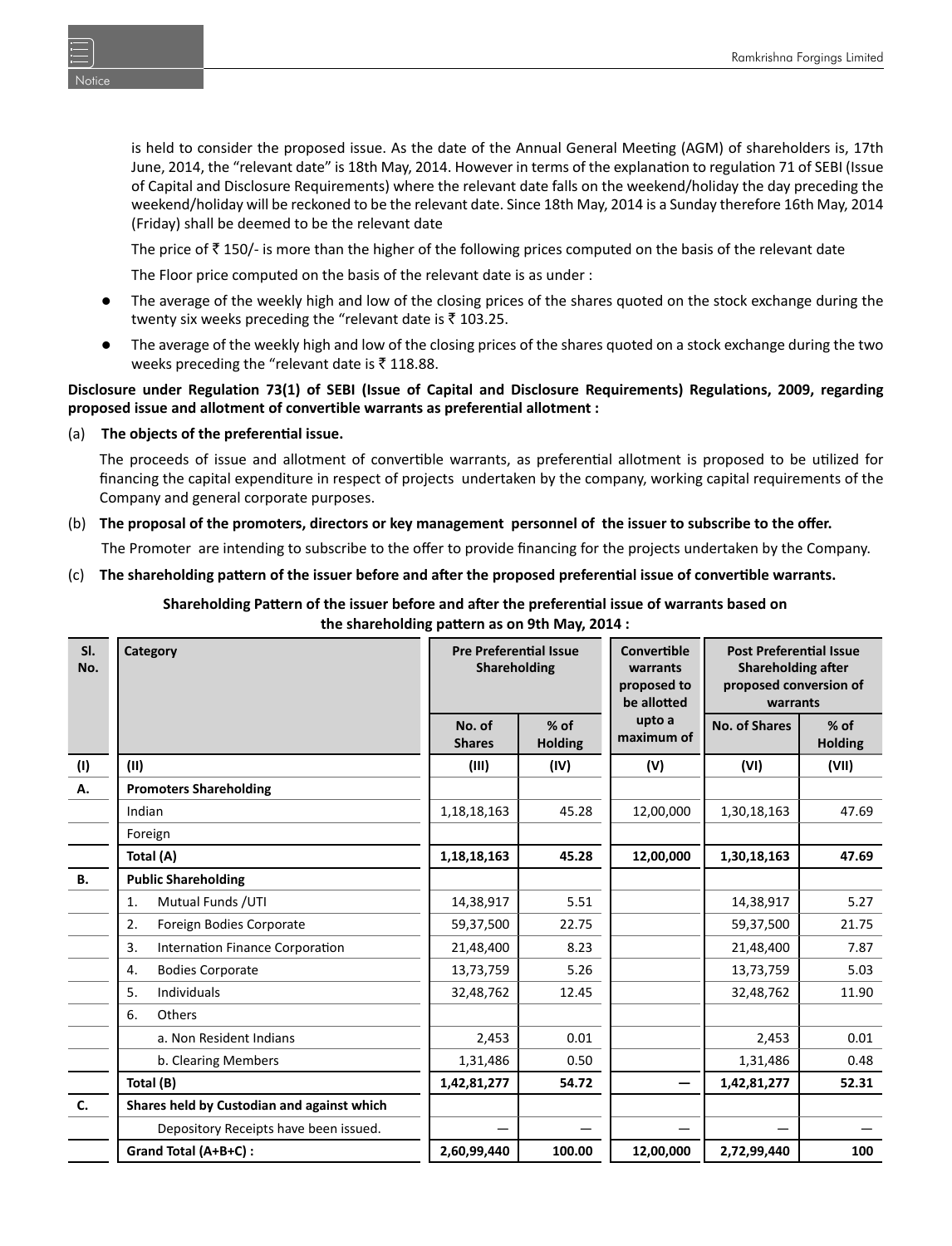#### **Notes :**

- 1. In the above table, the shareholding pattern vide column Nos. VI has been calculated on assumption of full conversion of convertible warrants to be issued and allotted to the proposed allottees respectively.
- 2. The ratio for conversion of warrants into equity shares of the Company shall be 1:1.
- 3. The holders of warrants, entitled to acquire equity shares upon conversion shall comply with the applicable provisions of the SEBI (Substantial Acquisition of Shares and Takeover) Regulations, 2011, if applicable.
- 4. The Outstanding warrants issued to Promoters under any previous issue and pending conversion as on the date of this notice has not been considered in the above shareholding pattern.

#### (d) **The Ɵme within which the preferenƟal issue shall be completed.**

The allotment of convertible warrants, will be completed within a period of 15 days from 17th June, 2014, being date on which members sanction is obtained in Annual General Meeting to be convened for preferential allotment or within 15 days from the date of approval for such allotment by any Regulatory Authority, Stock Exchange or the Central Government, whichever is later.

 $(e)$  The identity of the natural persons who are the ultimate beneficial owners of the shares proposed to be allotted and/or who ultimately control of the proposed allottees, the percentage of post preferential issue capital that may be held by **them and change in control, if any, in the issuer consequent to the preferential issue.** 

 The Promoters of the Company along with persons forming part of the Promoters Group are presently holding 45.28% of share Capital.

M/s. Riddhi Portfolio (P) Limited (Body Corporate) under the Promoter group is interested to subscribe the issue upto maximum of 12,00,000 warrants to be converted into equity shares.

| SI.<br>No. | Name and Address of the<br>proposed allottee under<br><b>Promoter category</b> | <b>Pre Preferential Issue</b><br><b>Shareholding</b> |              | Convertible<br>warrants<br>proposed to<br>be allotted |                      | <b>Post Preferential Issue</b><br><b>Shareholding after</b><br>conversion of warrants |  |
|------------|--------------------------------------------------------------------------------|------------------------------------------------------|--------------|-------------------------------------------------------|----------------------|---------------------------------------------------------------------------------------|--|
|            |                                                                                | <b>No. of Shares</b>                                 | % of Holding |                                                       | <b>No. of Shares</b> | % of Holding                                                                          |  |
|            | M/s. Riddhi Portfolio (P) Ltd                                                  | 60,25,913                                            | 23.09        | 12,00,000                                             | 72,25,913            | 26.47                                                                                 |  |

The Natural Persons who are ultimate beneficial owners of the shares proposed to allotted by conversion of warrants and/ or who ultimately control the Body Corporate is Mr. Mahabir Prasad Jalan, Mr. Naresh Jalan and Mrs. Rashmi Jalan.

The equity shares arising out of conversion of the warrants to be allotted to M/s. Riddhi Portfolio (P) Limited, Promoter group, under the proposed offering shall be subject to a lock-in from the date of trading approval in accordance with SEBI (ICDR) Regulations 2009 and amendments thereto.

 Provided that not more than 20% of the total capital of the Company shall be locked in for more than 3 years from the trading approval. Provided, further that equity shares allotted in excess of 20% shall be locked in for the period of one year from the date of trading approval pursuant to exercise of warrants or otherwise.

However, the specified securities held by the Promoters and locked in terms of regulation 78(1) may be transferred within the Promoter or Promoters' Group or to a new promoter or person in control of the issuer as interse transfers and the lock-in period shall continue in the hands of the transferee as per Regulations 79 of the SEBI (ICDR) Regulations, 2009 and amendments thereto. The holders of specified securities shall comply with all the applicable laws during the course of inter-se transfers and conversion of warrants into equity shares. However, the specified securities allotted on preferential basis shall not be transferred by the allottee till trading approval is granted for such securities by all the recognized stock exchange where the equity shares of the Company are listed.

The certificate from the Statutory Auditors of the Company stating that the issue is being made in accordance with the requirements of SEBI (ICDR) Regulations, 2009 and amendments thereto including determination of the floor price and certification that the subscription price for the issue of warrants to the Promoters is higher than the floor price and in accordance with the SEBI (ICDR) Regulations 2009, shall be placed before the Annual General Meeting on 17th June, 2014 for the verification of members.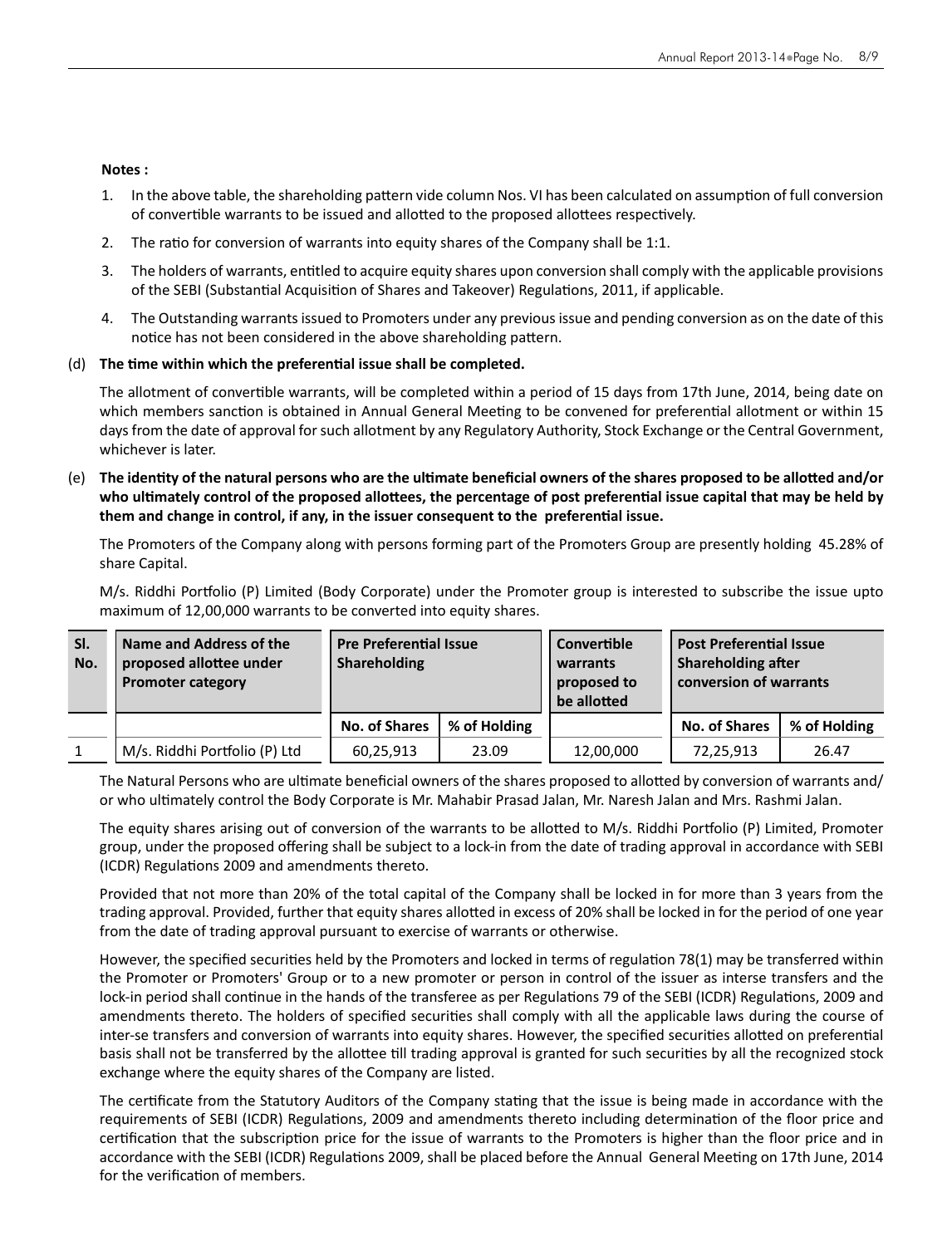Notice

The holders of warrants, entitled to acquire equity shares upon conversion shall comply with the applicable provisions of the SEBI (Substantial Acquisition of Shares and Takeover) Regulations, 2011, as amended from time to time, if applicable.

 The allotment would not result in change in control over the Company or the management of the affairs of the Company and the existing Promoters/Directors of the Company will continue to be in control of the Company.

(f) **An undertaking that the issuer shall re-compute the price of the specified securities in terms of the provision of these regulations where it is required to do so.**

 It is not required to re-compute the price, as the closing prices of equity shares of the Company are available for calculating the subscription prices at which warrants are proposed to be allotted to M/s. Riddhi Portfolio (P) Ltd, Promoter group, as per Regulation 76(1) SEBI (ICDR) Regulations 2009.

g) **An undertaking that if the amount payable on account of the re-computation of price is not paid within the time stipulated in these regulations, the specified securities shall continue to be locked-in till the time such amount is paid by the allottees.** 

Not applicable, as the price has been calculated as per Regulation 76(1) SEBI (ICDR) Regulations 2009.

Except Mr. Naresh Jalan, Manging Director, Mr. Mahabir Prasad Jalan, Chairman and their relatives being the Director and holding shares in excess of 2% of the paid up capital of M/s Riddhi Portfolio (P) Ltd, none of the other Directors and Key Managerial Personnel of the Company and their relatives is concerned or interested, financial or otherwise, in the resolution set out at Item No. 8.

#### **Item no. 9**

In the normal course of business, the Company from time to time is required to avail Term Loans, Working Capital, External Borrowings or any other financial accommodation. A charge on the assets/properties of the Company, both present and future, is normally given as security for such borrowings. As the documents to be executed for the creation of such charge/mortgages from time to time to secure such borrowings, may contain the power to take over the management of the Company in certain events, it is necessary for the shareholders to pass a resolution under section 180(1)(a) of the Companies Act,2013 for the creation of the mortgage/charge as set out in this resolution.

Your directors recommend the resolution for approval of the shareholders.

None of the Directors and Key Managerial Personnel of the Company and their relatives is concerned or interested, financial or otherwise, in the resolution set out at Item No. 9.

#### **Item no. 10**

In terms of the resolution passed by the members of the Company at the Annual General Meeting held on 28th July, 2012, the Board of Directors of the Company were authorised to borrow on behalf of the Company upto  $\bar{\tau}$  1,000 Crores at any point of time. In view of expected growth in the business of the Company, it may be necessary for the Company to borrow monies from various sources consequent to which the amount outstanding could exceed the present limit of  $\bar{f}$  1,300 crores. Further under law, it is now required that such a resolution be by way of a special resolution.

Your Directors accordingly commend increase in the borrowing powers from  $\bar{\tau}$  1,000 Crores to  $\bar{\tau}$  1,300 Crores asset out in the resolution at Item No. 10 for approval of the members.

None of the Directors and Key Managerial Personnel of the Company and their relatives is concerned or interested, financial or otherwise, in the resolution set out at Item No. 10.

#### **Item no. 11**

The present Articles of Association of the Company were adopted on July 20, 2013 and were based on the Companies Act, 1956, as amended till that point of time. With the enactment of Companies Act, 2013 and its allied rules, the provisions of Companies Act, 1956 are getting repealed in a phased manner.

The Board of Directors of the Company believe that it is desirable that the relevant clauses in the Articles of Association of the Company be revised so that they fully reflect not only the law governing the Company and rules and regulations made thereunder, but must also be in conformity with the provisions of the Companies Act, 2013 and Rules made thereunder and must also comply with the revised Clause 49 of the SEBI Guidelines which will come into effect from October 1, 2014.

Since the required alterations, deletions, insertions etc. to the present Articles of Association would be numerous; it is felt prudent to partially substitute the existing articles bearing numbers 1 to 191 and adopt the new articles (New Articles) bearing numbers 1 to 321.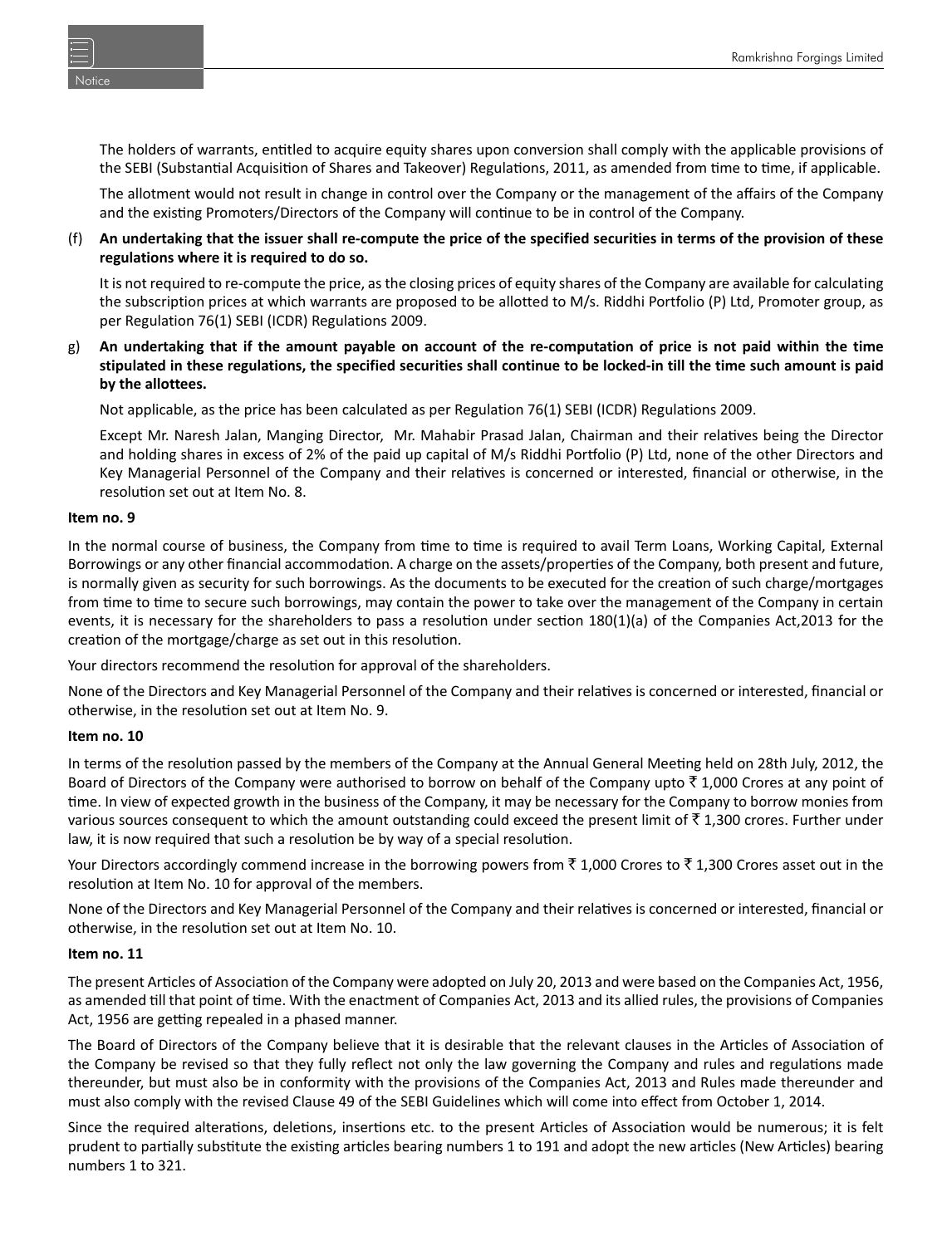Further, the existing articles bearing numbers 192 to 226 remain unaltered except for the specific modifications in articles bearing numbers 193, 195 and 213 and requisite alterations only in its respective reference numbers.

Pursuant to the provisions of Section 14 of the Companies Act, 2013, the amendment of Articles of Association requires approval of members by way of special resolution.

The Company will furnish a copy of the new articles on demand to every member. Members may also download a copy of the new articles from the website of the Company at www.ramkrishnaforgings.com. In addition, a copy of the new articles can be inspected and will be also placed for inspection by members at the meeting.

The Board therefore, submits the proposed resolution for your consideration and recommends it to be passed as special resolution.

None of the directors, Key Managerial Personnel or their relatives are, in any way, concerned or interested in the proposed special resolution, except to the extent of securities of the Company held by them.

By order of the Board

Place : Kolkata **Rajesh Mundhra**

# Dated : 19th May, 2014 *Company Secretary*

#### **Details of Directors Seeking Appointment/Re-Appointment at the Annual General Meeting:**

| Name of the<br><b>Director</b>                               | PAWAN KUMAR KEDIA                                                                                                                                                                                                                                                                                                                                                                                                                              | PADAM KUMAR KHAITAN                                                                                                                                                                                                                                                                                                        | YUDHISTHIR LAL MADAN                                                                                                                                                                                                                                                                                                                                                                                                                                                                                                                                                                                                                                                                                                                                                                          | <b>RAM TAWAKYA SINGH</b>                                                                                                                                                                                                                                                                                                                                                                                                                       |
|--------------------------------------------------------------|------------------------------------------------------------------------------------------------------------------------------------------------------------------------------------------------------------------------------------------------------------------------------------------------------------------------------------------------------------------------------------------------------------------------------------------------|----------------------------------------------------------------------------------------------------------------------------------------------------------------------------------------------------------------------------------------------------------------------------------------------------------------------------|-----------------------------------------------------------------------------------------------------------------------------------------------------------------------------------------------------------------------------------------------------------------------------------------------------------------------------------------------------------------------------------------------------------------------------------------------------------------------------------------------------------------------------------------------------------------------------------------------------------------------------------------------------------------------------------------------------------------------------------------------------------------------------------------------|------------------------------------------------------------------------------------------------------------------------------------------------------------------------------------------------------------------------------------------------------------------------------------------------------------------------------------------------------------------------------------------------------------------------------------------------|
| Date of Birth                                                | 16.09.1957                                                                                                                                                                                                                                                                                                                                                                                                                                     | 24.05.1953                                                                                                                                                                                                                                                                                                                 | 24.08.1950                                                                                                                                                                                                                                                                                                                                                                                                                                                                                                                                                                                                                                                                                                                                                                                    | 20.07.1945                                                                                                                                                                                                                                                                                                                                                                                                                                     |
| <b>Expertise</b><br>in Specific<br><b>Functional</b><br>Area | He<br>possesses<br>an<br>experience<br>of<br>about<br>various<br>25 years<br>in<br>companies. He started<br>his career as an Article<br>clerk in M/s C. L. Saraf &<br>Co. and then worked as<br>commercial manager in<br>M/s Vishnu Straw Board<br>and Indana Group for five<br>to ten years respectively.<br><b>Before</b><br>joining<br>the<br>Company, he worked with<br>M/s Khaitan India Limited<br>as Internal Auditor for two<br>years. | He started his career as<br>an Article clerk in M/s.<br>Khaitan & Co., leading<br>Advocates,<br>Notaries,<br>Patent &<br>Trademark<br>Attorneys and graduated<br>to become a Partner of<br>M/s. Khaitan & Co. His<br>rich experience of more<br>than 31 years in the legal<br>profession will greatly<br>help the Company. | A retired banker with 38 years<br>of rich and varied experience<br>in the field of general banking,<br>with expertise in corporate<br>finance, retail finance, SME<br>lending, risk management with<br>focus on credit monitoring,<br>nursing and recovery of assets.<br>Possess<br>strong<br>analytical<br>skills with business wisdom<br>to positively contribute to the<br>organization's objectives.<br>Has a very good understanding<br>of the international<br>and<br>domestic economic scenario,<br>busin-ess environment and of<br>the factors affecting various<br>business segments. He is<br>good in Human Resources<br>Development,<br>Corporate<br>Lending with special focus on<br>SME lending, Retail Lending,<br>Management, monitoring and<br>recovery of distressed assets. | He joined Tata Motors,<br>Jamshedpur as Graduate<br>Trainee in 1969 and rose to<br>the level of Vice President.<br>He was one of the key team<br>member which helped Tata<br>Motors, to improve the<br>productivity of the plant.<br>In 2003, he was given<br>additional<br>responsibility<br>as Independent Director<br>of H V Axles Company. As<br>a Consultant & Advisor<br>he helped to enhance the<br>Defence Business of Tata<br>Motors. |
| Qualification                                                | B. Com                                                                                                                                                                                                                                                                                                                                                                                                                                         | He is an Attorney-at-Law.                                                                                                                                                                                                                                                                                                  | MBA<br>(Finance)-FMS,<br>Delhi<br>University,<br>M.Sc<br>(Physics),<br>Delhi University, B.Sc. (Hons.)<br>Delhi<br>(Physics),<br>University.<br>CAIIB, Indian Institute<br>of<br>Bankers, Mumbai.                                                                                                                                                                                                                                                                                                                                                                                                                                                                                                                                                                                             | He is a B.Sc. Engineering<br>in Metallurgy from R.I.T.<br>Jamshedpur with First class<br>Distinction.                                                                                                                                                                                                                                                                                                                                          |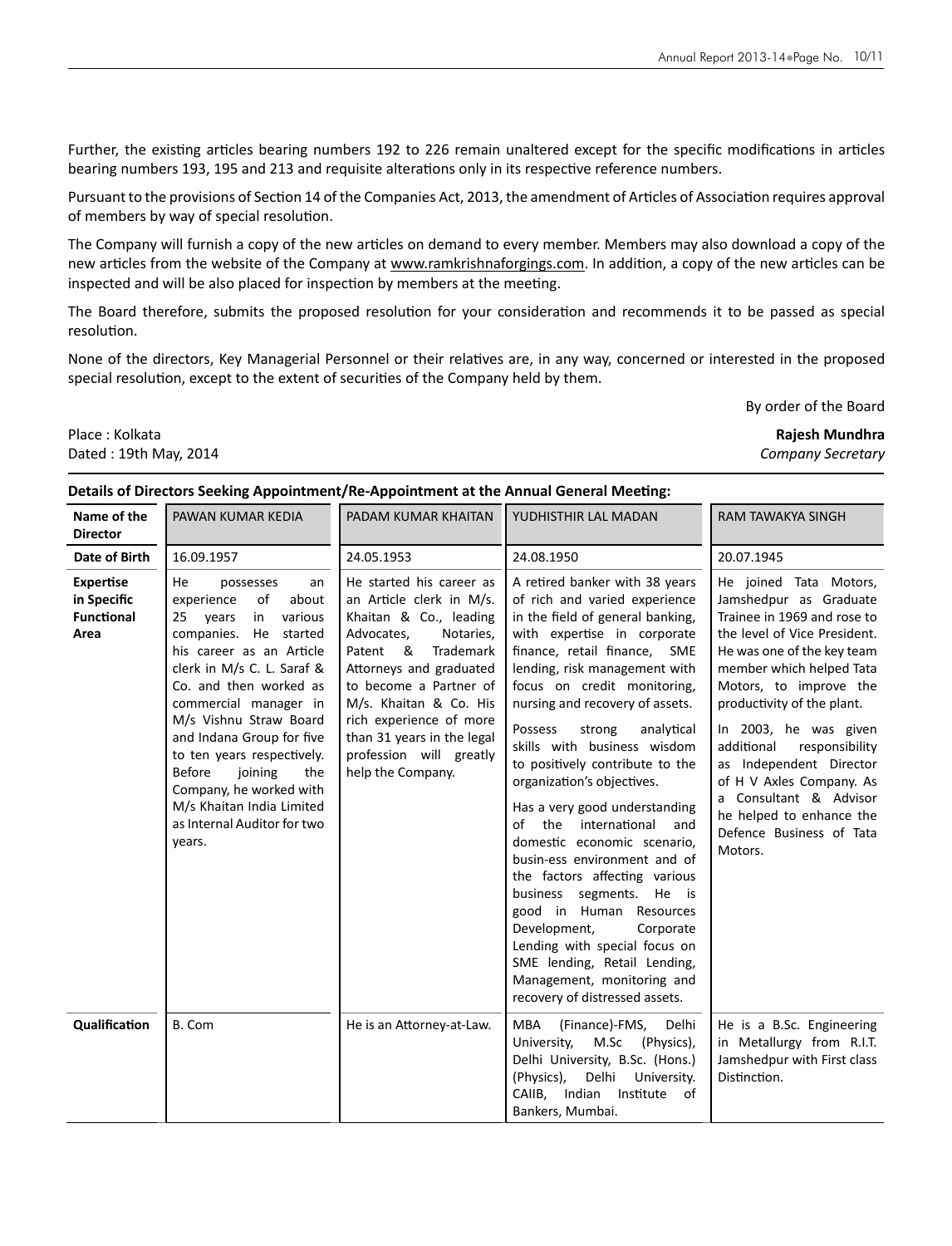| Name of the<br><b>Director</b>                                                                                                                                            | PAWAN KUMAR<br><b>KEDIA</b>                                                                                                                                                                                                       | PADAM KUMAR KHAITAN                                                                                                                                                                                                                                                                                                                                                                                                                                                                                                                                                                                              | YUDHISTHIR LAL MADAN                                                                                                        | RAM TAWAKYA SINGH |
|---------------------------------------------------------------------------------------------------------------------------------------------------------------------------|-----------------------------------------------------------------------------------------------------------------------------------------------------------------------------------------------------------------------------------|------------------------------------------------------------------------------------------------------------------------------------------------------------------------------------------------------------------------------------------------------------------------------------------------------------------------------------------------------------------------------------------------------------------------------------------------------------------------------------------------------------------------------------------------------------------------------------------------------------------|-----------------------------------------------------------------------------------------------------------------------------|-------------------|
| Nil<br><b>Board</b><br>Membership<br>of other<br><b>Companies as</b><br>on 31st March,<br>2014                                                                            |                                                                                                                                                                                                                                   | 1. Asian Hotels (East) Ltd.<br>2. Cheviot Company Ltd.<br>3. GJS Hotels Ltd.<br>4. Khaitan Consultants Ltd.<br>5. Kilburn Engineering Ltd.<br>6. Manjushree Plantations Ltd.<br>7. McNally Sayaji Engineering Ltd.<br>8. Rungamatee Tea & Industries Ltd.<br>9. R.V. Investments & Dealers Ltd.<br>10. Upper Ganges & Sugar Industries<br>Ltd.<br>11. Williamson Magor & Co. Ltd.<br>12. Auro Holdings Pvt. Ltd.<br>13. Cheviot Agro Industries Pvt. Ltd.<br>14. ITSA Warehouse Pvt. Ltd.<br>15. Nott Investments Pvt. Ltd.<br>16. Time Leverage Instruments (P)<br>Ltd.                                         | 1. M/s. Intec Capital Ltd<br>M/s. Laksmi Precision<br>2.<br>Screws Ltd.                                                     | Nil               |
| Chairman/<br>Member of the<br><b>Committee of</b><br>the Board of<br>Directors of the<br>Company as<br>on 31st March,<br>2014                                             | Nil<br>Member:<br>Chairman:<br><b>Audit Committee</b><br>1. Audit Committee<br>1.<br>Remuneration and Compensation<br>2.<br>Committee<br>Member:<br>1. Remuneration and Co-<br>mpensation Committee<br>2. Shareholder/ Investors' |                                                                                                                                                                                                                                                                                                                                                                                                                                                                                                                                                                                                                  | <b>Grievance Committee</b>                                                                                                  | Nil               |
| Chairman/<br>Nil<br>Member of the<br><b>Committee of</b><br>Directors of<br>other Public<br><b>Companies of</b><br>which he is a<br>director as on<br>31st March,<br>2014 |                                                                                                                                                                                                                                   | Chairman in:<br>1. Shareholders'/Investors<br>Grievance Committee of<br>Manjushree Plantations Ltd.<br>2. Share Transfer & Shareholders'/<br>Investors Grievance Committee of<br>Asian Hotels (East) Ltd.<br>Member in:<br>1. Audit Committee of Williamson<br>Magor & Co. Ltd.<br>2. Shareholders' Grievance<br>Committee of Williamson Magor<br>& Co. Ltd.<br>3. Remuneration and Compensation<br>Committee of Williamson Magor<br>& Co. Ltd.<br>4. Remuneration and Compensation<br>Committee of Asian Hotels (East)<br>Ltd.<br>5. Shareholders' Grievance<br>Committee of McNally Sayaji<br>Engineering Ltd. | Member in:<br>1. ALCO Committee in M/s.<br>Intec Capital Ltd.<br>2. Remuneration<br>Committee in M/s. Intec<br>Capital Ltd. | Nil               |
| Shareholding                                                                                                                                                              | 13,629                                                                                                                                                                                                                            | Nil                                                                                                                                                                                                                                                                                                                                                                                                                                                                                                                                                                                                              | Nil                                                                                                                         | Nil               |
|                                                                                                                                                                           |                                                                                                                                                                                                                                   |                                                                                                                                                                                                                                                                                                                                                                                                                                                                                                                                                                                                                  |                                                                                                                             |                   |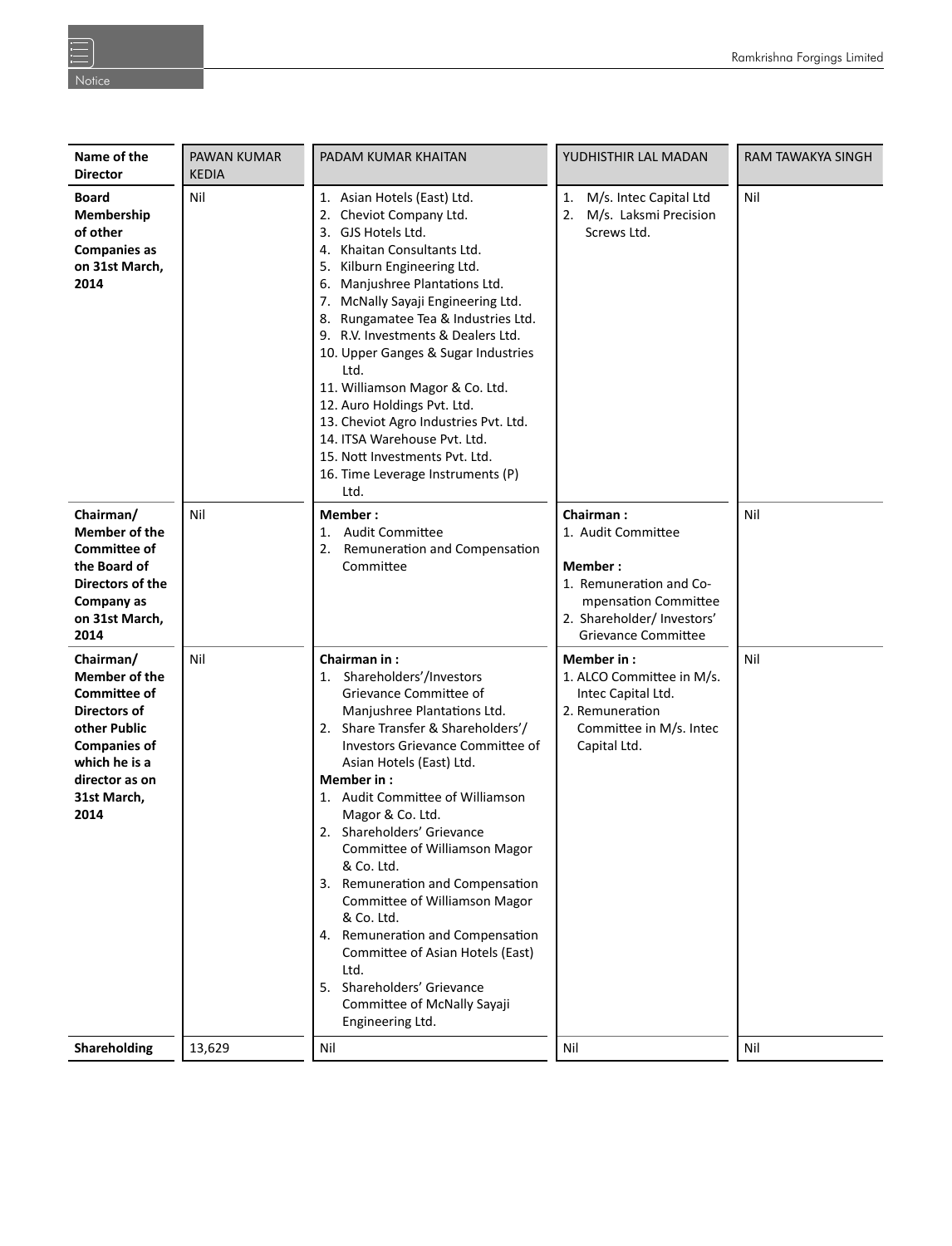# **PROXY FORM**

# **(Pursuant to SecƟon 105(6) of the Companies Act, 2013 and rule (19) of the Companies**

**(Management and AdministraƟon Rules 2014)**

| CIN No.             |  |
|---------------------|--|
| Name of the Company |  |
|                     |  |

: L74210WB1981PLC034281

RAMKRISHNA FORGINGS LIMITED

Registered Office : Ramkrishna Chambers, 72, Shakespeare Sarani, Kolkata - 700 017

| Name of the Member(s)     |  |
|---------------------------|--|
| <b>Registered Address</b> |  |
| E-mail ID                 |  |
| Folio No / Cliend ID      |  |
| DP ID                     |  |
|                           |  |

 $I/W$ e, being the member(s) of  $\sim$  shares of the above named Company, hereby appoint

| 1. |                                                                                                                                                                                                                                |
|----|--------------------------------------------------------------------------------------------------------------------------------------------------------------------------------------------------------------------------------|
|    |                                                                                                                                                                                                                                |
|    |                                                                                                                                                                                                                                |
|    |                                                                                                                                                                                                                                |
|    |                                                                                                                                                                                                                                |
| 2. |                                                                                                                                                                                                                                |
|    |                                                                                                                                                                                                                                |
|    |                                                                                                                                                                                                                                |
|    |                                                                                                                                                                                                                                |
| 3. |                                                                                                                                                                                                                                |
|    | Address experiences and the contract of the contract of the contract of the contract of the contract of the contract of the contract of the contract of the contract of the contract of the contract of the contract of the co |
|    |                                                                                                                                                                                                                                |
|    |                                                                                                                                                                                                                                |
|    |                                                                                                                                                                                                                                |

as my/our proxy to attend and vote (on a poll) for me/us and on my/our behalf at the 32nd Annual General Meeting of the Company, to be held on the 17th day of June, 2014 (Tuesday) at 11.45 A.M. at Kalakunj, 48, Shakespeare Sarani, Kolkata-700017 and at any adjournment thereof in respect of such resolutions as are indicated below :

**Sl No ResoluƟons**

of the Company.

Director of the Company .

6 Appointment of Mr. Ram Tawakya Singh as an Independent Director

7 Appointment of Mr. Yudhisthir Lal Madan as an Independent

8 Issue of 12,00,000 warrants convertible into equity shares to M/s. Riddhi Portfolio (P) Ltd, Promoter group, at a price of ₹150 per share.

Consent under section 180(1) ( c ) of the Companies Act, 2013 for a

Affix Revenue Stamp

9 Consent under section 180(1) (a) of the Companies Act, 2013.<br>10 Consent under section 180(1) (c) of the Companies Act, 2013

borrowing not exceeding  $\bar{z}$  1,300 crore. 11 To amend the Articles of the Association of the Company.

#### **Sl No ResoluƟons**

- 1 Adoption of the Audited Balance Sheet as at 31st March, 2014 and the Statement of Profit & Loss for the year ended on that date together with the Director's Report and the Auditor's Report thereon.
- 2 To declare Dividend.
- 3 To appoint a Director in place of Mr. Pawan Kumar Kedia who retires by rotation and being eligible offers himself for reappointment.
- 4 Appointment of M/s. Singhi& Co, Chartered Accountant, as the Statutory Auditors of the Company and authorise Board of Directors to fix their remuneration.
- 5 Appointment of Mr. Padam Kumar Khaitan as an Independent Director of the Company.

Signed this \_\_\_\_\_\_\_\_\_\_\_\_\_\_\_\_\_\_\_\_\_\_\_\_\_\_\_\_\_\_\_\_ day of 2014

Signature of Shareholder

Signature of Proxy holder(s) \_\_\_\_\_\_\_\_\_

Note : This form of proxy in order to be effective should be duly completed and deposited at the Registered Office of the Company, not less than 48 hours before the commencement of the Meeting.